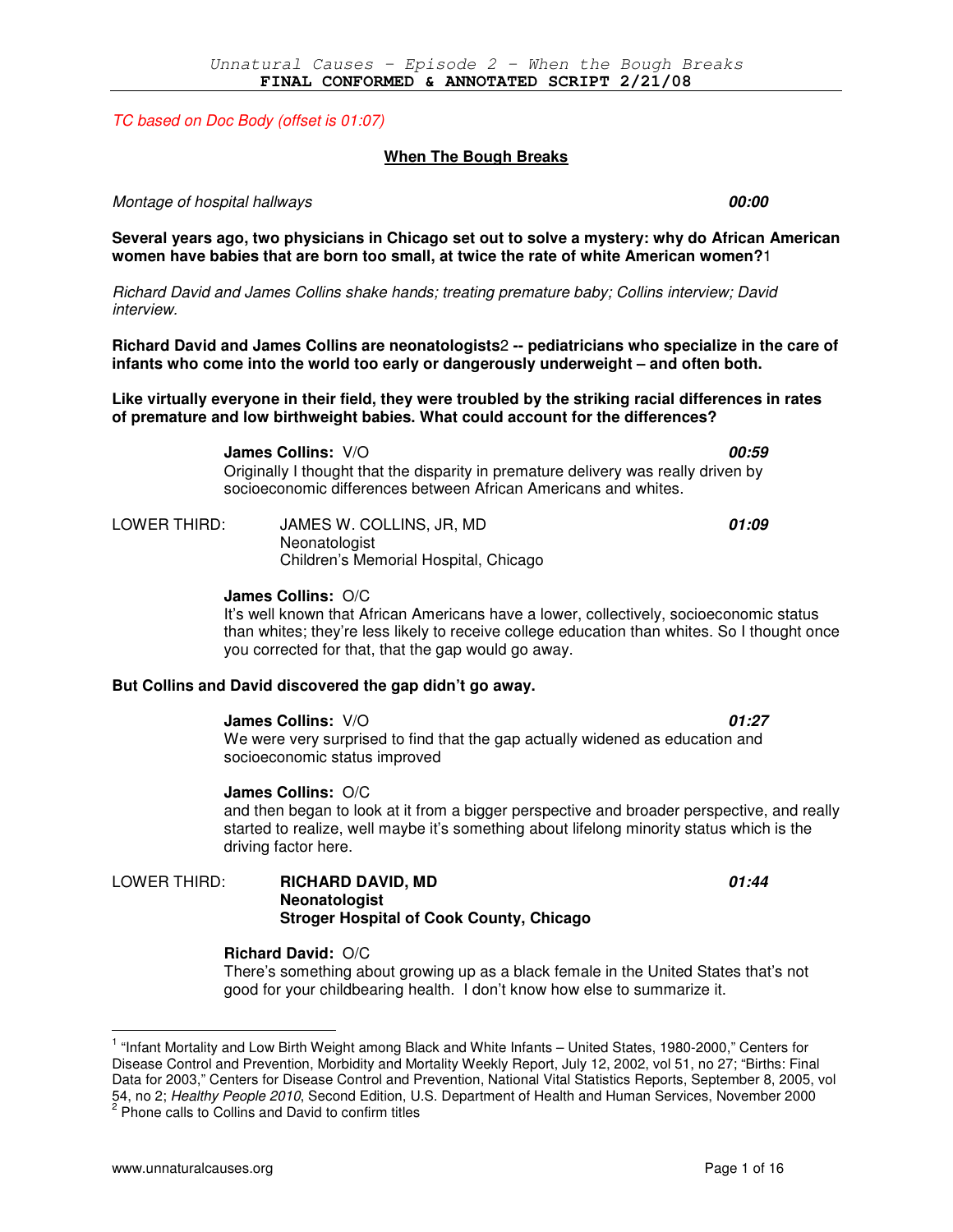James Collins and Richard David discuss in office; premature babies; pregnant mother.

**So the two neonatologists began to explore whether being a member of a particular minority group might affect pregnancy outcomes, and they came up with a controversial hypothesis.** 

**What's behind the low birth weight and premature birth for African American babies is the unequal treatment of African Americans in American society.** 

**In other words, racism is taking a heavy toll on African-American children even before they leave**  their mother's wombs.<sup>2</sup>

**It's an idea that's slowly gaining acceptance.** 

**Richard David:** V/O **02:33** We're in the midst of a paradigm shift. 15 years ago,

**Richard David:** O/C

racism as a risk factor was almost never heard of in a scientific paper; whereas now it's much more a possibility.

Anderson walks into market; stills of Kim in store; photo of graduation picture.

**The story of Kim Anderson, a successful Atlanta executive and lawyer illustrates exactly what David and Collins are talking about. We know that a healthy lifestyle should lead to a healthy baby. Women who eat well, exercise, get prenatal care, avoid alcohol and drugs, and cigarettes are more likely to have a good pregnancy.<sup>3</sup>**

**But one of the best predictors for a healthy pregnancy outcome is higher education.<sup>4</sup>**

Still of Anderson's house; tracking of neighborhood; Anderson interview; montage of Anderson's childhood photos.

> **Kim Anderson:** V/O **03:16** This is a picture of me, May 1984, when I graduated from Columbia Law School. People would think I'm living the American Dream: a lawyer with two cars, two and a half kids, the dog, the porch,

**Kim Anderson:** O/C a good husband, great family.

**Kim Anderson:** V/O I've always been lucky to have good health. Always ate well. Exercised. Never smoked.

## **So when we look at Kim Anderson – a well-paid lawyer in good health -- we would expect her newborn to be a healthy, full-term baby.**

Still of Kim Anderson.

 $\overline{a}$ 

**It didn't turn out that way.** 

<sup>&</sup>lt;sup>2A</sup> Confirmation from Richard David, email, 8/6/07

<sup>&</sup>lt;sup>3</sup> Preventing Low Birthweight; Summary, Institute of Medicine, 1985, "Prenatal Care," National Women's Health

InformationCenter<br><sup>4</sup> "Racial/Ethnic Variations in Women's Health," David R. Williams, *American Journal of Public Health*, April 2002, vol 92, no 4; Preterm Birth: Causes, Consequences, and Prevention, Institute of Medicine, 2007; "Trends in Low Birth Weight: United States, 1975-85," Selma Taffel, U.S. Department of Health and Human Services, October 1989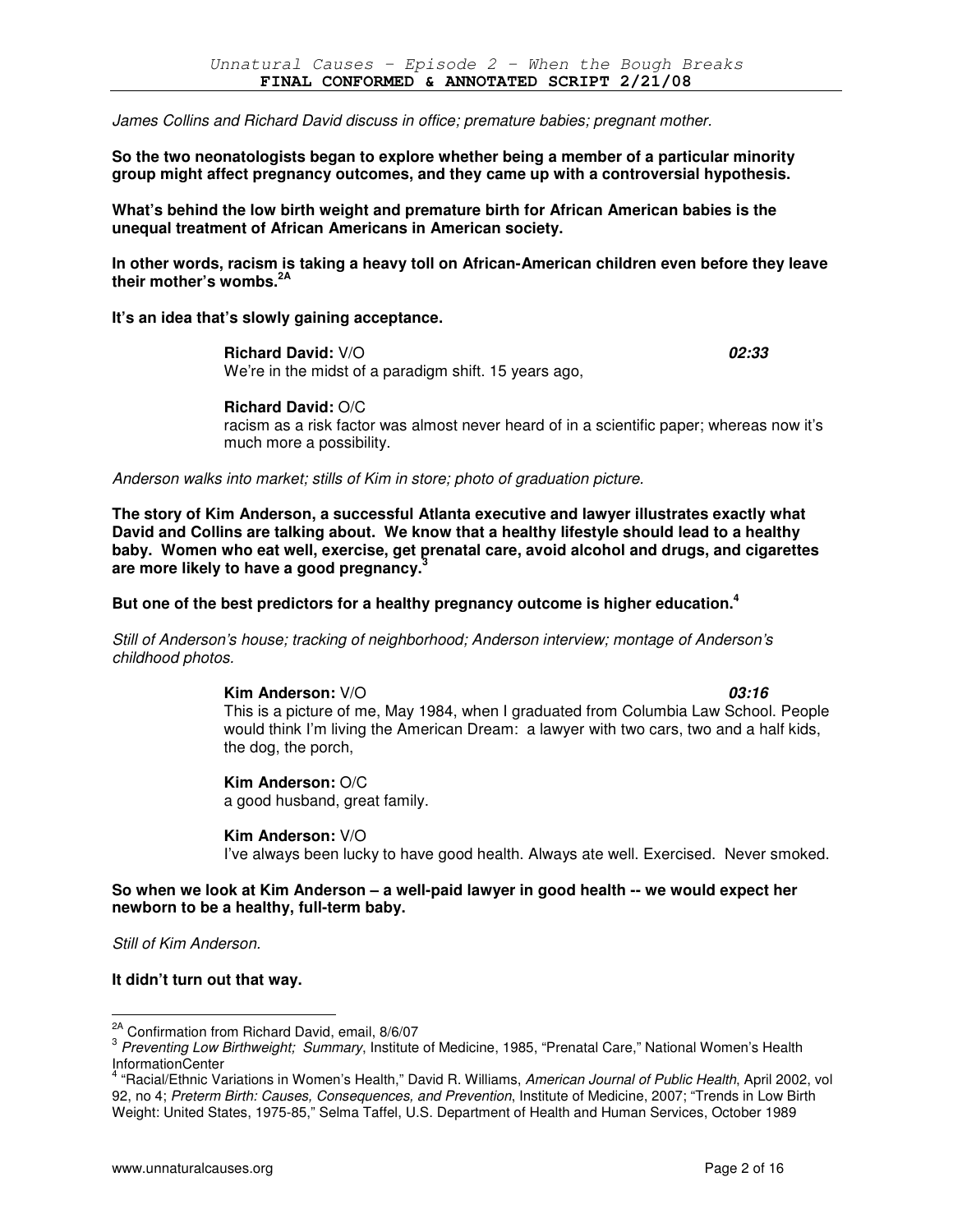### **Back in 1990 when she was pregnant with her first child, Kim went into labor two and a half months early.<sup>5</sup>**

LOWER THIRD:KIM ANDERSON **04:02**

**Kim Anderson:** O/C

I just wanted to know at least that if she was born alive, that at least we had a fighting chance.

Stills of Danielle shortly after birth.

**Kim Anderson:**  $V/O$  **04:09** I heard her cry, I said, "Thank, God." But she was so small. I mean you could like, hold her in the palm of your hand.

## **Kim's baby, Danielle, weighed only two pounds thirteen ounces when she was born.<sup>6</sup>**

NICU ward.

**She joined the ranks of almost 300,000 low birthweight infants born in the U.S. that year, about 1 out of every 14 babies<sup>7</sup> , all of them at a high risk of dying before their first birthday.** 

Still of crib.

**Kim Anderson:** V/O I remember getting home and being in the bathroom, I just, I fell apart.

**Kim Anderson:** O/C You know, cause it's like I didn't get to take my baby home, you know. I remember just sort of falling apart.

Interior hospital premature baby ward.

**Preterm and low birth weight are the leading reasons that the US claims the dubious distinction of having one of the worst infant survival rates in the industrialized world.** 

Animation of infant survival rates. **05:02**

**We fall behind dozens of countries.** 

**Babies born in Slovenia, Cyprus, Malta and Croatia stand a better chance of living to the age of one than a baby born here.<sup>8</sup>**

NICU ward.

 $\overline{a}$ 

**Richard David:** V/O **05:24** It is kind of like the canary in the mine;

**Richard David:** O/C

<sup>&</sup>lt;sup>5</sup> Kim Anderson interview

<sup>&</sup>lt;sup>6</sup> Kim Anderson interview

 $^7$  Centers for Disease Control and Prevention, Monthly Vital Statistics Report, February 25, 1993, vol 41, no 9

<sup>8</sup> United Nations Development Programme, Human Development Report, 2006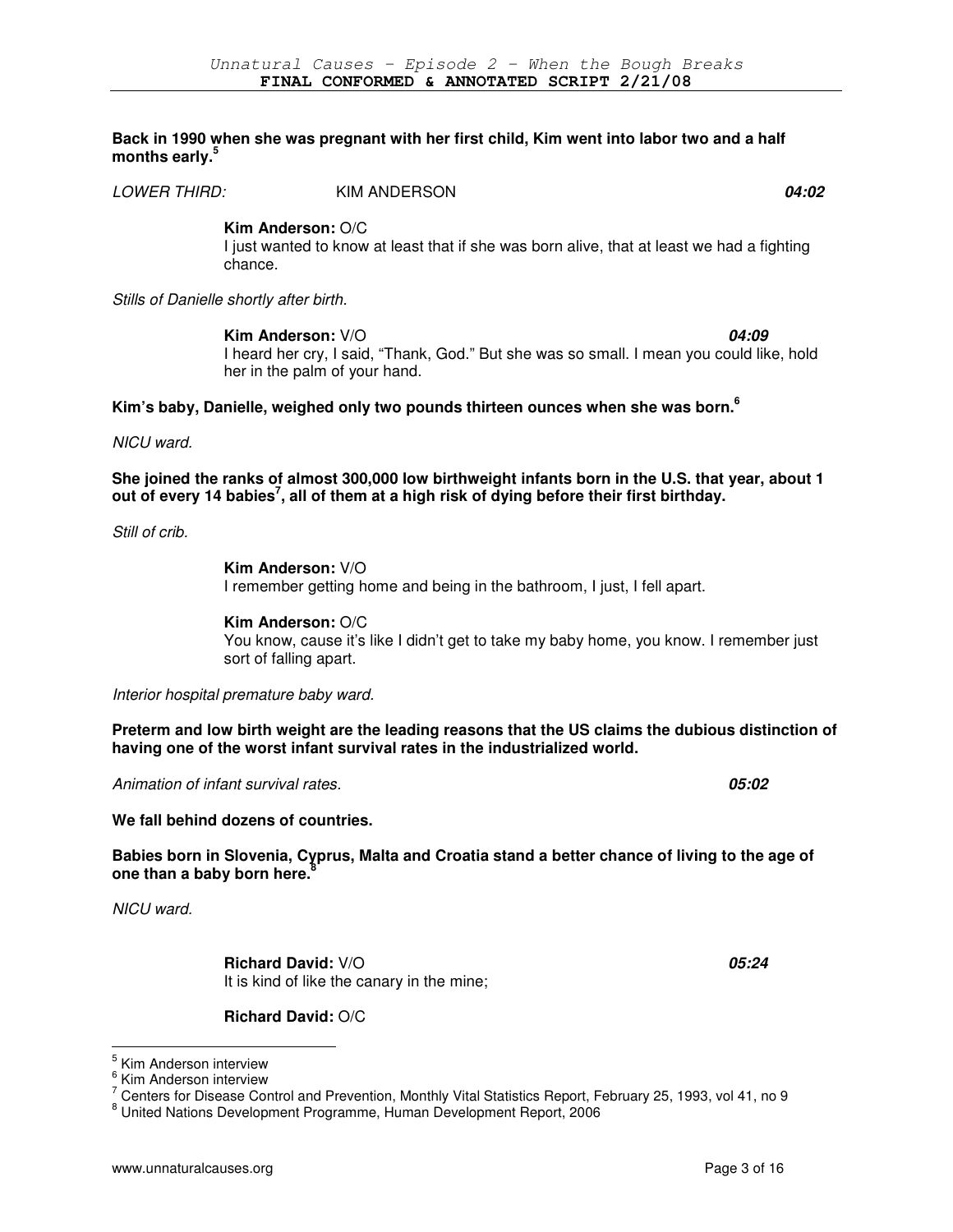it's the most sensitive of our health outcome indicators per population.

## **And infant mortality is not just a problem for African Americans.**

#### **Richard David:** V/O

White Americans, if they were a separate country, would still rank

## **Richard David:** O/C

23<sup>rd</sup> in the world. So outcomes are very bad. (Beep, beep.)

**As a country we pay an enormous price for our high rate of premature and low birth weight babies.** 

**Pre term birth is the second leading cause of death for infants.9A**

**If they're lucky enough to survive, many face a lifetime of learning and medical problems. Studies show that prematurity increases the risk for hypertension, diabetes and coronary artery disease.9B**

**And the high cost of their medical care begins the moment they're born.** 

## **One month's stay in a neonatal intensive care unit averages \$68,000 dollars.<sup>10</sup>**

## **James Collins:** V/O **06:37**

Neonatology is a lot of things. Inexpensive is not one of them. And we spend a disproportionately high amount of our income as a society taking care of infants, a lot of whom's problems

**James Collins:** O/C probably could have been prevented if they had stayed in the womb until term.

## Nurse with mom and infant in hospital.

**Nurse:** O/C **06:54** Her current weight today mom, is 2 pounds, 6.3 ounces.

#### **Mom With Preemie:** O/C Ok.

# **Nurse:** O/C

Ok? So she's gaining, she gained 15 grams from yesterday.

## **Mom With Preemie:** O/C

This is my first child, so I was like just amazed, (you know) and I was, I was a little shocked – cause I ain't never, I have never seen a child this small before - never. It just took me away, but you see how she is now – she's 2 pounds. So, miracles do happen. Everyday.

Tracking shots of the Anderson's walking through their neighborhood.

<sup>&</sup>lt;sup>9</sup> "Annual Survey of Vital Statistics – 2003," Martin, Kochanek, Strobino, Guyer and MacDorman, Pediatrics, March 2005

<sup>9</sup>A Centers for Disease Control and Prevention, National Vital Statistics Reports, 2003 and 2004

<sup>9</sup>B "Fetal Origins of Adult Disease: Strength of Effects and Biological Basis," D. J. P. Barker, J. G. Eriksson, T. Forsén, and C. Osmond, International Journal of Epidemiology, December 2002, vol 31, no 6

<sup>&</sup>lt;sup>10</sup> Confirmation from Norida Torriente, National Association of Children's Hospitals and Related Institutions, email, 4/20/2007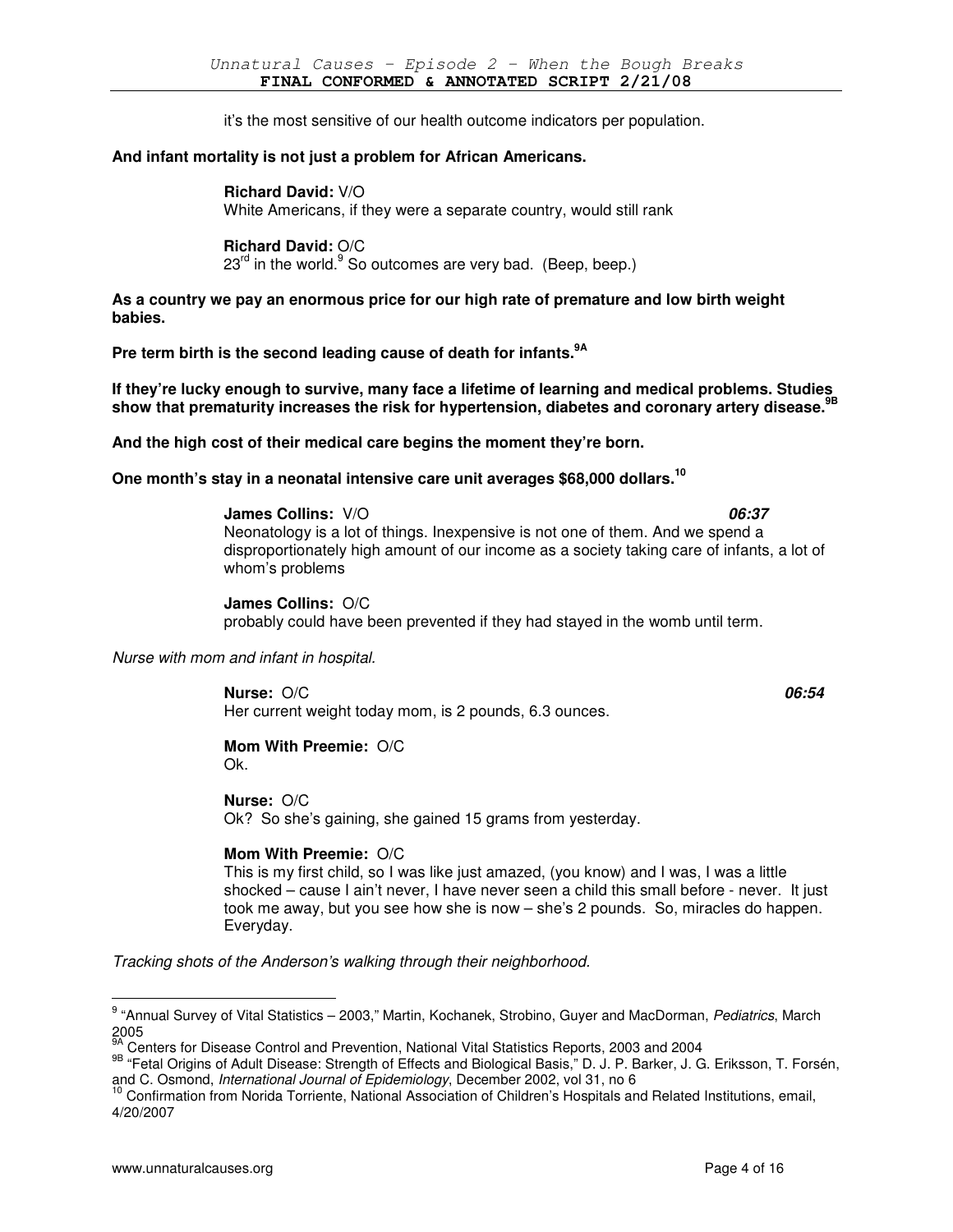## **In the terminology of social scientists, Kim Anderson's family enjoys high socioeconomic status, which increases the odds for overall good health.<sup>14</sup>**

|                        | David Williams: V/O                                                                                                                                                                                                                                                                                | 07:35 |
|------------------------|----------------------------------------------------------------------------------------------------------------------------------------------------------------------------------------------------------------------------------------------------------------------------------------------------|-------|
|                        | Persons who are higher in socioeconomic status, persons who have                                                                                                                                                                                                                                   |       |
| <b>LOWER THIRD:</b>    | <b>DAVID WILLIAMS</b><br>Sociologist<br>Harvard School of Public Health                                                                                                                                                                                                                            | 07:40 |
|                        | David Williams: O/C<br>more income or more education or better jobs or more wealth, live longer, and have<br>fewer health problems than those who are lower in socioeconomic status.                                                                                                               |       |
| <b>LOWER THIRD:</b>    | CAMARA PHYLLIS JONES, MD<br><b>Medical Epidemiologist</b><br>Centers for Disease Control and Prevention                                                                                                                                                                                            | 07:51 |
|                        | Camara Phyllis Jones: O/C<br>Education, for example, predicts infant mortality for both black women and white women.<br>And the more educated you are, the less likely you are to have a low birthweight baby, <sup>14A</sup><br>a preterm baby, <sup>14B</sup> or an infant death. <sup>14C</sup> |       |
| Premature babies       |                                                                                                                                                                                                                                                                                                    | 08:03 |
| risk than we'd expect. | Women who are poorest and least educated are those whose babies are at greatest risk in any<br>racial group. But the babies of African American mothers with higher education are still at greater                                                                                                 |       |
|                        | Animation of infant mortality rates.                                                                                                                                                                                                                                                               | 08:24 |
|                        | Infant mortality among white American women with a college degree or higher is about 4 deaths<br>per thousand births. But among African American women with the same level of education, infant<br>mortality is about 10 per thousand births – almost three times higher. <sup>15</sup>            |       |
|                        | In fact, African American mothers with a college degree have worse birth outcomes than white<br>mothers without a high school education. <sup>16</sup>                                                                                                                                             |       |
|                        | Michael Lu: V/O<br>Think about this. We're talking about African-American doctors, lawyers, and business<br>executives.                                                                                                                                                                            |       |

| <i>LOWER THIRD:</i> | MICHAEL LU, MD                        | 08:57 |
|---------------------|---------------------------------------|-------|
|                     | Obstetrician                          |       |
|                     | David Geffen School of Medicine, UCLA |       |

<sup>&</sup>lt;sup>14</sup> "U.S. Socioeconomic and Racial Differences in Health: Patterns and Explanations," David R. Williams, Chiquita Collins, Annual Review of Sociology, 1995, vol 21, no 1; "Patterns and Causes of Disparities in Health," David R. Williams, in Policy Challenges in Modern Health Care, New Brunswick, New Jersey: Rutgers University Press, 2005; See RWJ Data

<sup>14C</sup> Centers for Disease Control and Prevention, Vital Statistics of the United States, 2002

<sup>&</sup>lt;sup>1</sup> Centers for Disease Control and Prevention, Vital Statistics of the United States, 2002

<sup>14</sup>B "Risk Factors Accounting for Racial Differences in the Rate of Premature Birth," E. Lieberman, K. J. Ryan, R. R. Monson and S. C. Schoenbaum, New England Journal of Medicine, September 17, 1987, vol 317, no 12

<sup>15</sup> CDC, National Center for Health Statistics, 2006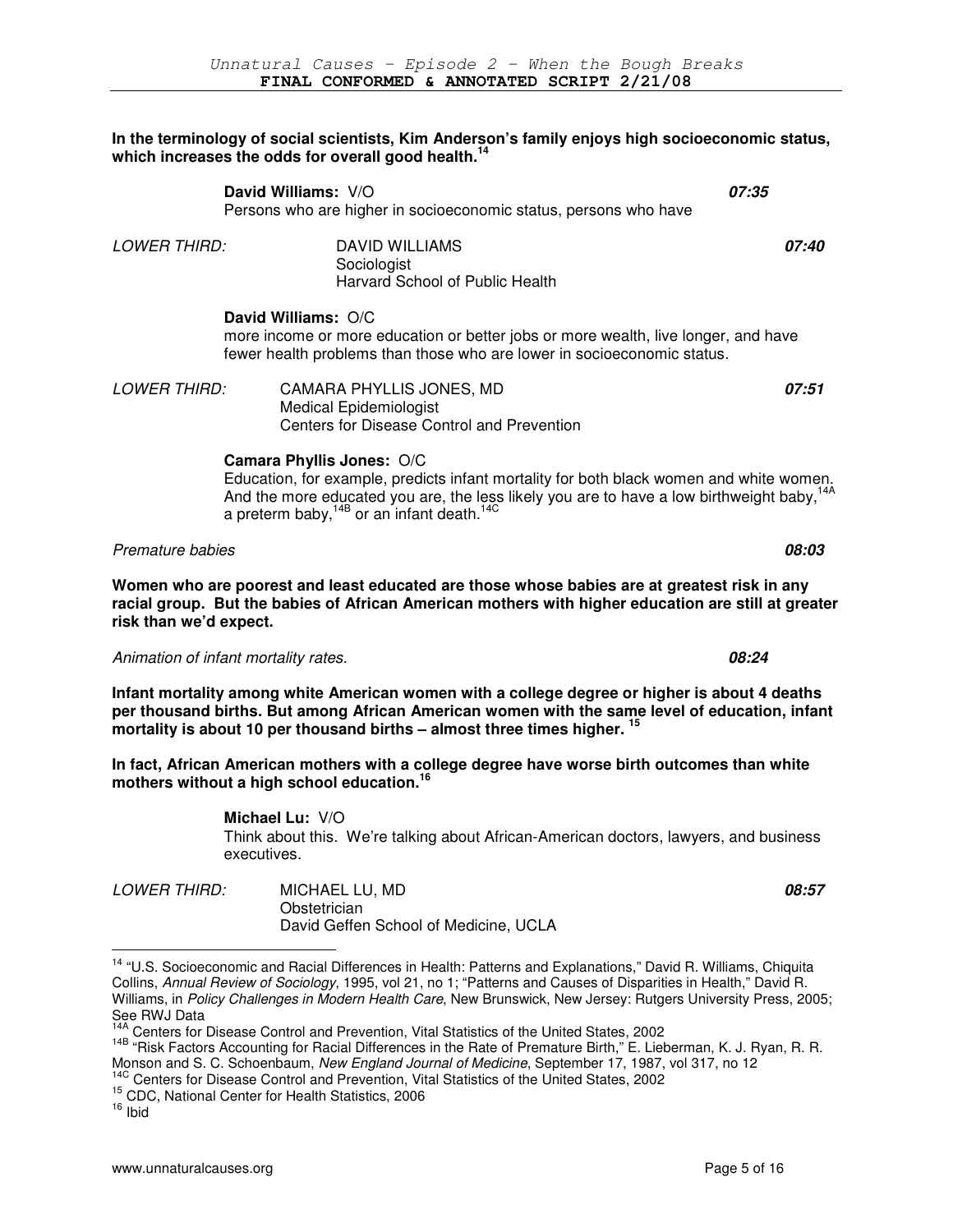## **Michael Lu:** O/C

And they still have a higher infant mortality rate than non-Hispanic white women who never went to high school in the first place.

Stills of Danielle as preemie.

**Kim Anderson:** V/O **09:06** As a mother you're thinking: I did all the right things. They told me to take vitamins; I took vitamins.

## **Kim Anderson:** O/C

They told me to walk. They told me to eat vegetables. They told me not to drink. I didn't do all that, and why is my kid sitting here with these needles and, you know, so you feel real helpless. You really feel helpless.

Shots of city streets.

**So Doctors Collins and David asked themselves if the answer could possibly be genetic – it's well known that prematurity can run in families.<sup>17</sup>**

Animation of DNA; graduation still **09:36**

**is there something in the DNA of African American women that tends toward premature births regardless of education, prenatal care, or lifestyle?** 

Animation of research study. **09:48**

## **To answer the question, they created a study based on a simple assumption:**

**Richard David:** V/O If there was

**Richard David:** O/C **09:55**

such a thing as a "prematurity" gene, and it came from Africa, then Africans should have more of it.

Animation of newborn study. **10:02**

**They compared newborns among three groups: African American women, African immigrants to the U.S., and U.S.-born white women.** 

## **Richard David:** V/O

It turns out that the Africans and the whites were about the same. The African Americans, on the other hand, had babies that weighed almost eight or nine ounces less than the other two groups.<sup>17A</sup>

Hospital patient and preemie shots. **10:28**

**In other words, African immigrants to the U.S. and white women born in the U.S. had similar pregnancy outcomes.** 

<sup>&</sup>lt;sup>17</sup> Confirmed by James Collins on phone 3/5/07

<sup>&</sup>lt;sup>17A</sup> "Differing Birth Weight Among Infants of U.S.-born Blacks, African-Born Blacks, and U.S.-born Whites," Richard David and James Collins, The New England Journal of Medicine, October 23, 1997, vol 337, no 17.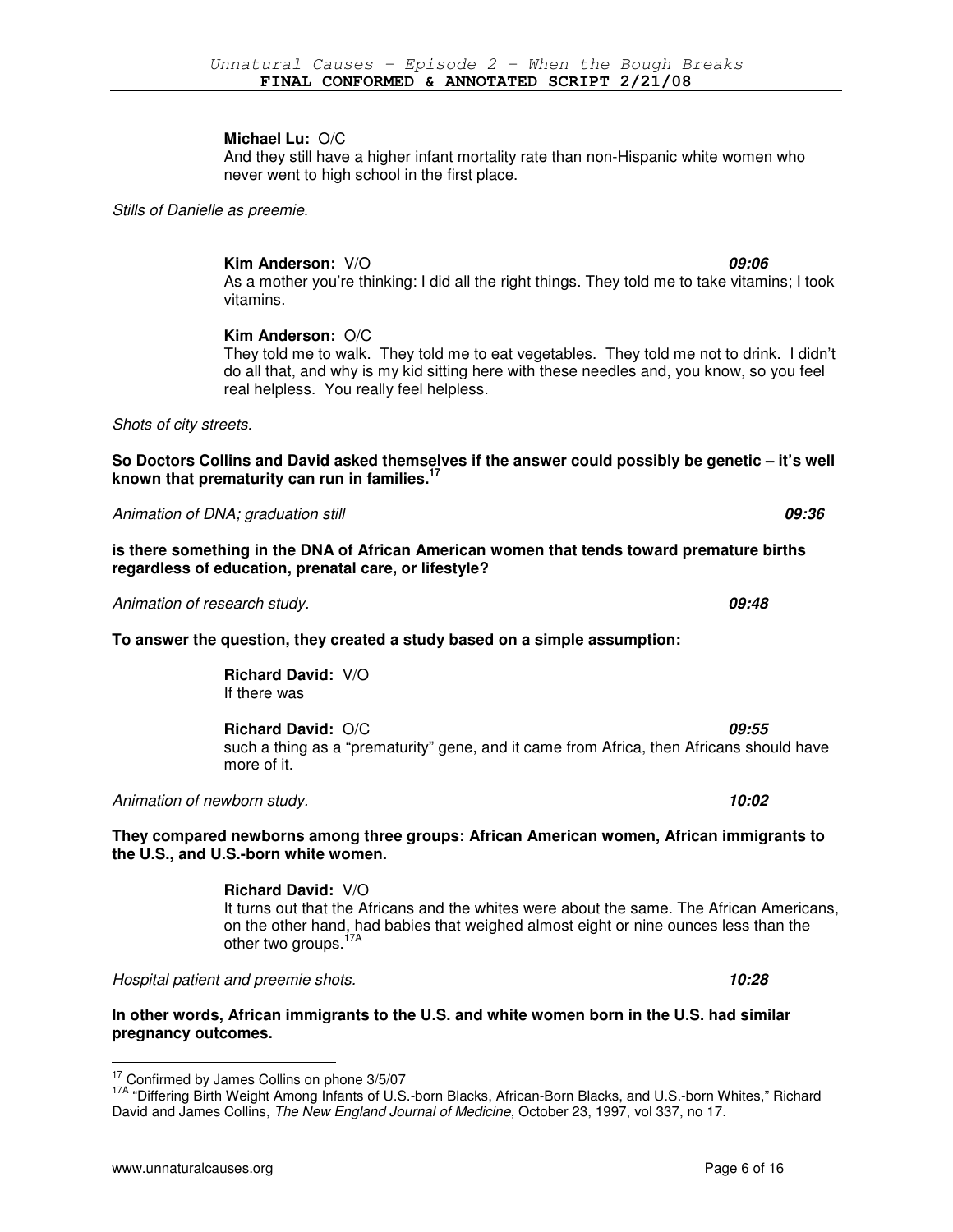**So if there is any genetic pre-disposition for low birthweight babies, it's doubtful that it falls along what we call racial lines.** 

David, nurse, and preemie.

**It turns out that when African women immigrate to the US, it takes only one generation before their daughters are at risk of having premature babies at a significantly higher rate and with poorer birth outcomes.17B**

> **Richard David:** O/C Has her heart rate been in that range? Over 180?

**Nurse:** V/O No actually, it's been about 160.

**James Collins:** V/O So within one generation, women of African descent are doing poorly. This to us really suggests that something

## **James Collins:** O/C

is driving this that's related to the social milieu that African American women live in throughout their entire life.

Stills and footage of the civil rights movement. **11:26**

**The news was once more hopeful.** 

**During the 1960s and 70s, with the civil rights and anti-poverty movements, the health of African Americans compared to whites improved overall.<sup>18</sup> 11:32**

**Government initiatives not only integrated hospitals <sup>19</sup> but also opened up education opportunities and better jobs and housing.19A**

**The health of African-Americans began to catch up with that of whites. And infant mortality rates in the African American community declined.<sup>20</sup>**

> **Camara Phyllis Jones:** V/O During my lifetime the gap has closed a bit

<sup>&</sup>lt;sup>17B</sup> "Differing Intergenerational Birth Weights among the Descendents of U.S.-born and Foreign-Born Whites and African Americans in Illinois," James Collins, Shou-Yien Wu, and Richard David, American Journal of Epidemiology, 2002, vol 155, no 3

<sup>&</sup>lt;sup>18</sup> Dying While Black, Vernellia R. Randall, Dayton, Ohio: Seven Principles Press, 2006; "Improved Mortality Among U.S. Blacks, 1968-1978: the Role of Antiracist Struggle," Cooper, Steinhauer, Schatzkin, and Miller, International Journal of Health Services, 1981, vol 11, no 4

<sup>19</sup> Dying While Black, Vernellia R. Randall, Dayton, Ohio: Seven Principles Press, 2006

<sup>19</sup>A "What Was Really Great About the Great Society," Joseph A. Califano, Jr., The Washington Monthly, Octber 1999, vol 31; "The Great Society and the Drive for Black Equality," Steven Mintz, Digital History, 2007, retrieved August 10, 2007, from http://www.digitalhistory.uh.edu/database/article\_display.cfm?HHID=372

<sup>&</sup>lt;sup>20</sup> "Social Inequalities in Health: Enduring 21<sup>st</sup> Century Crises," David R. Williams, Institute for Social Research, University of Michigan; Centers for Disease Control and Prevention, National Vital Statistics Report, vol 54, 2006; National Vital Statistics data charted by Kenneth Chay, Associate Professor of Economics, UC Berkeley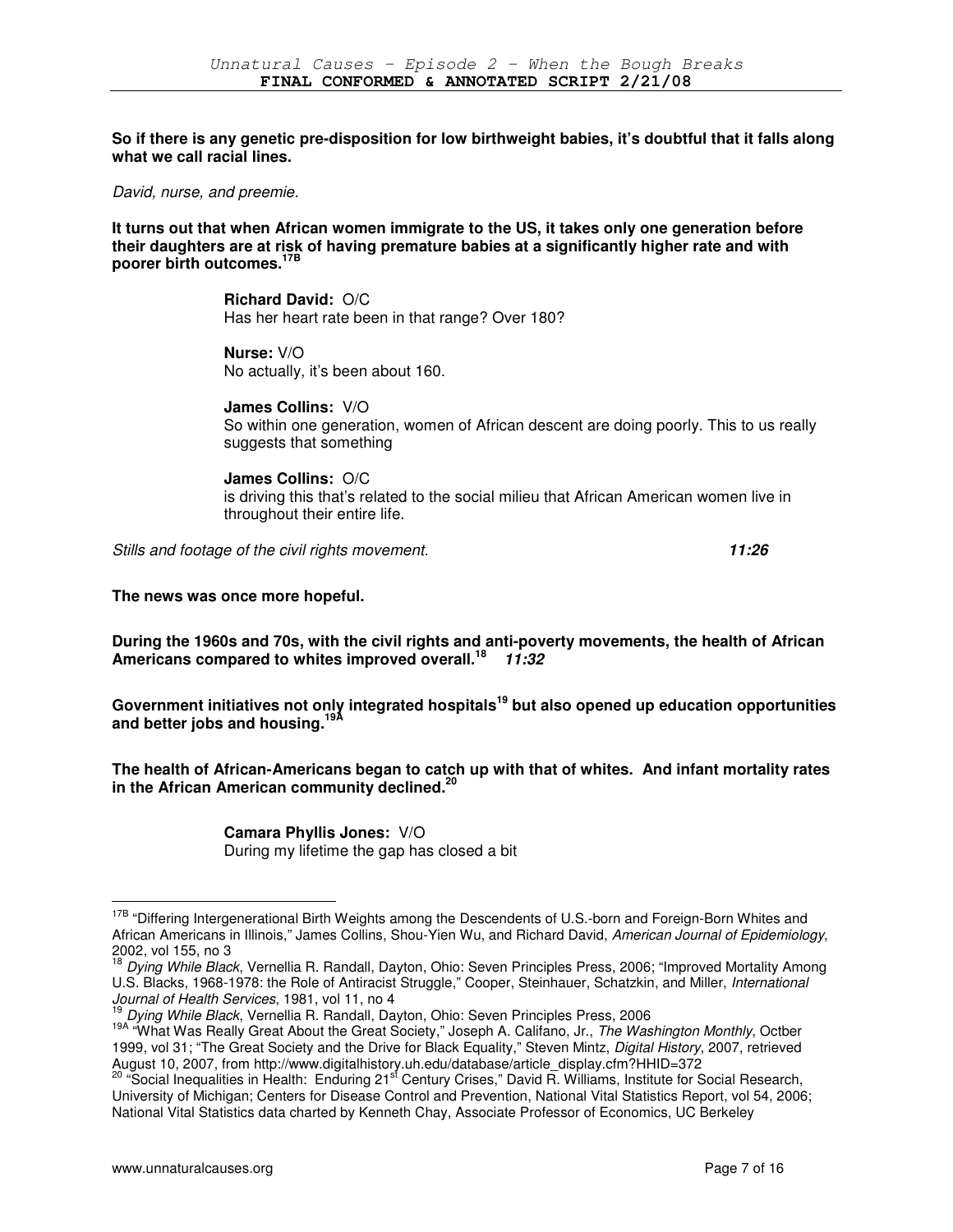#### **Camara Phyllis Jones:** O/C

and I think it's as a result of social policies. After the War on Poverty and the civil rights movement, we had social policies that were allowing people more opportunity.

Article: Economic Scene **12:19**

## **But in the 1980s, economic growth stagnated, and government began cutting back social programs.<sup>21</sup>**

Article: Unemployment Rate Rises: Article; U.S. Jobless Rate Climbs to 10.8%; Animation: Black to White Infant Mortality Ratio **12:39** 

**The impact on infant deaths was dramatic. The ratio of infant mortality among African Americans compared to whites began to climb. And continues to climb today.<sup>23</sup>**

Kim Anderson at garden store. **12:53** 

**But that doesn't explain the case of middle-class African American women like Kim Anderson. Why should highly educated women with good incomes still have high rates of premature and low birth weight babies?** 

Still of Danielle as preemie.

## **Once again a study by Collins and David points to racism as a key factor.**

LOWER THIRD: RICHARD DAVID, MD **Neonatologist** Stroger Hospital of Cook County, Chicago

## **Richard David:** O/C

Women who perceived that they had been treated unfairly on the basis of their race, whether it was looking for work, in an educational setting, or a variety of other settings, had more than two-fold increased risk of very low birth weight infant.<sup>24</sup>

B-roll of people in subway; people on street.

**So if racism is contributing to premature births among African American women – how does it work?** 

**How might racism take a physical toll on the human body over a lifetime?** 

**Increasingly researchers are looking at chronic stress – the stress caused by living day in and day out with discrimination.** 

**James Collins:** V/O

<sup>&</sup>lt;sup>21</sup> "The United States 1970s-1980s," Bartleby Encyclopedia of World History

<sup>&</sup>lt;sup>23</sup> "Social Inequalities in Health: Enduring 21<sup>st</sup> Century Crises," David R. Williams; National Vital Statistics data charted by Kenneth Chay, Associate Professor of Economics, UC Berkeley

<sup>&</sup>lt;sup>24</sup> "Very Low Birthweight in African American Infants: the Role of Maternal Exposure to Interpersonal Racial Discrimination," James Collins, Richard David, Arden Handler, Stephen Wall and Steven Andes, American Journal of Public Health, December 2004, vol 94, no 12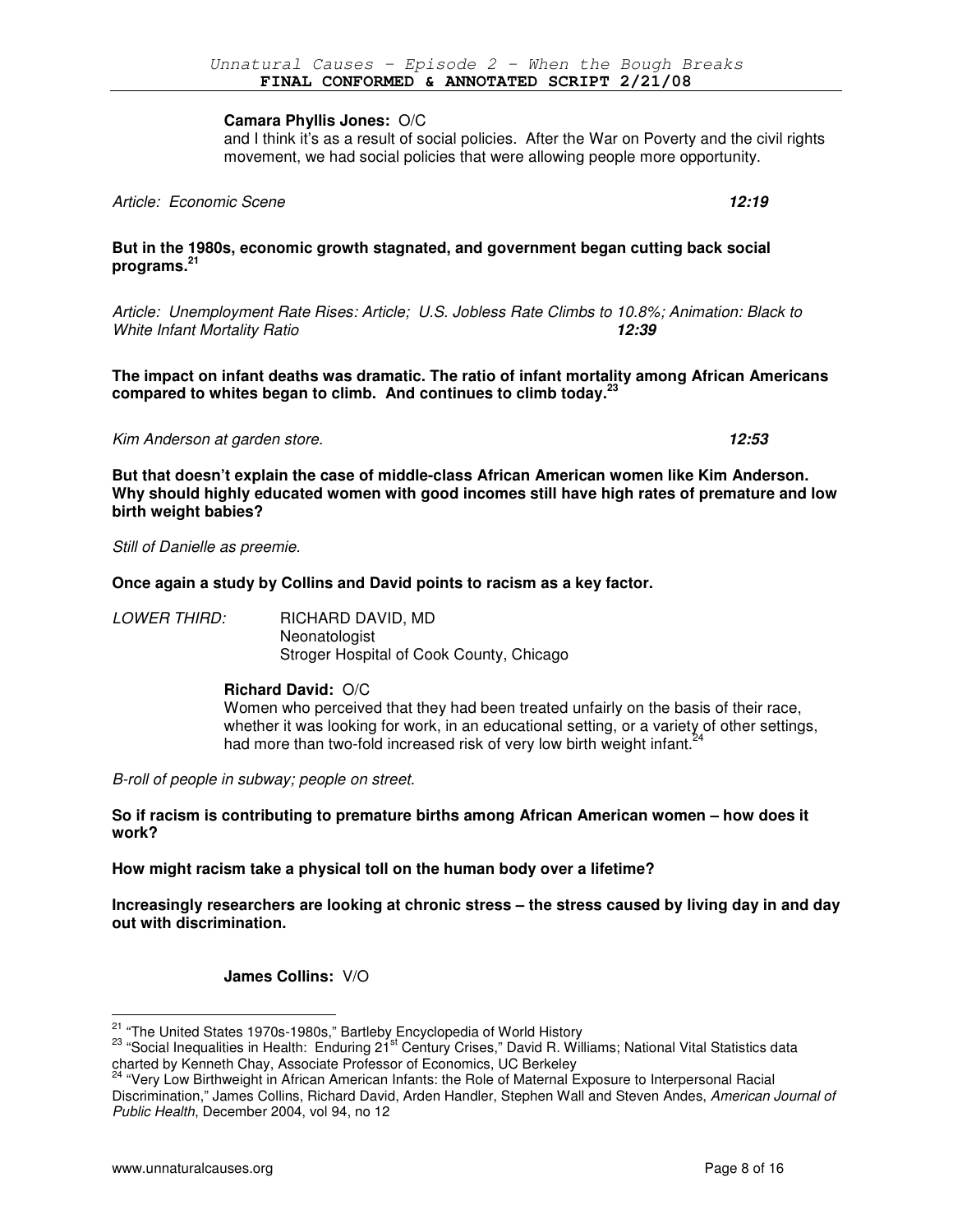Recent data suggests that

## **James Collins:** O/C **14:00**

chronic stress associated with being a minority, particularly being African American, for some biological reason, increases the risk of delivering a premature, low birth weight infant. $^2$ 

Traffic shots.

## **Tyan Parker Dominguez:** V/O **14:12**

When you have a reaction to a situation in your life that makes you anxious or gets you stressed out,

LOWER THIRD: TYAN PARKER DOMINGUEZ **14:22** Assistant Professor USC School of Social Work

**Tyan Parker Dominguez:** O/C

you not only have a psychological or emotional reaction to that; you also have a body reaction.

## **Michael Lu:** O/C

And if that stress is chronic, constant, and you just can't escape it,

Still of African-American woman; Animation of Stress Pathways **14:39**

**Michael Lu:** V/O

over time that chronic stress, the chronic activation of that response, creates wear and tear on your body's organs and systems so that you create this overload on these systems so that they don't work very well.<sup>24B</sup>

Woman having a sonogram.

**Researchers believe stress can affect pregnancy outcomes in several different ways.** 

Animation of womb**. 14:57** 

**Stress hormones are part of the intricate chemistry of pregnancy under normal conditions. When those hormones reach a certain level they may help trigger labor.25A**

## **But what might happen if you went into pregnancy already overloaded with stress hormones?**

**Tyan Parker Dominguez:** V/O **15:14** 

Think about a woman who is pregnant who is under a great deal of stress. Her body

## **Tyan Parker Dominguez:** O/C

 $\overline{a}$ 

24B "Racial and Ethnic Disparities in Birth Outcomes: a Life-Course Perspective," Michael C. Lu and Neal Halfon, Maternal and Child Health Journal, March 2003, vol 7, no 1; "'Weathering' and Age Patterns of Allostatic Load Scores Among Blacks and Whites in the United States," Arline Geronimous, Margaret Hicken, Danya Keene and John Bound, American Journal of Public Health, May 2006, vol 96, no 5

 $\frac{^{24A}}{10}$  ibid

<sup>&</sup>lt;sup>25A</sup> "Stress, Infection and Preterm Birth: a Biobehavioural Perspective," Pathik D. Wadhwa, et. al., Paediatric and Perinatal Epidemiology, July 2001, vol 15, no 3, supplement 2; "Maternal Experience of Racism and Violence as Predictors of Preterm Birth: Rational and Study Design," Janet Rich-Edwards, Nancy Krieger, Joseph Majzoub, Sally Zierler, Ellice Lieberman and Matthew Gillman, Paediatric and Perinatal Epidemiology, July 2001, vol 15, no 3, supplement 2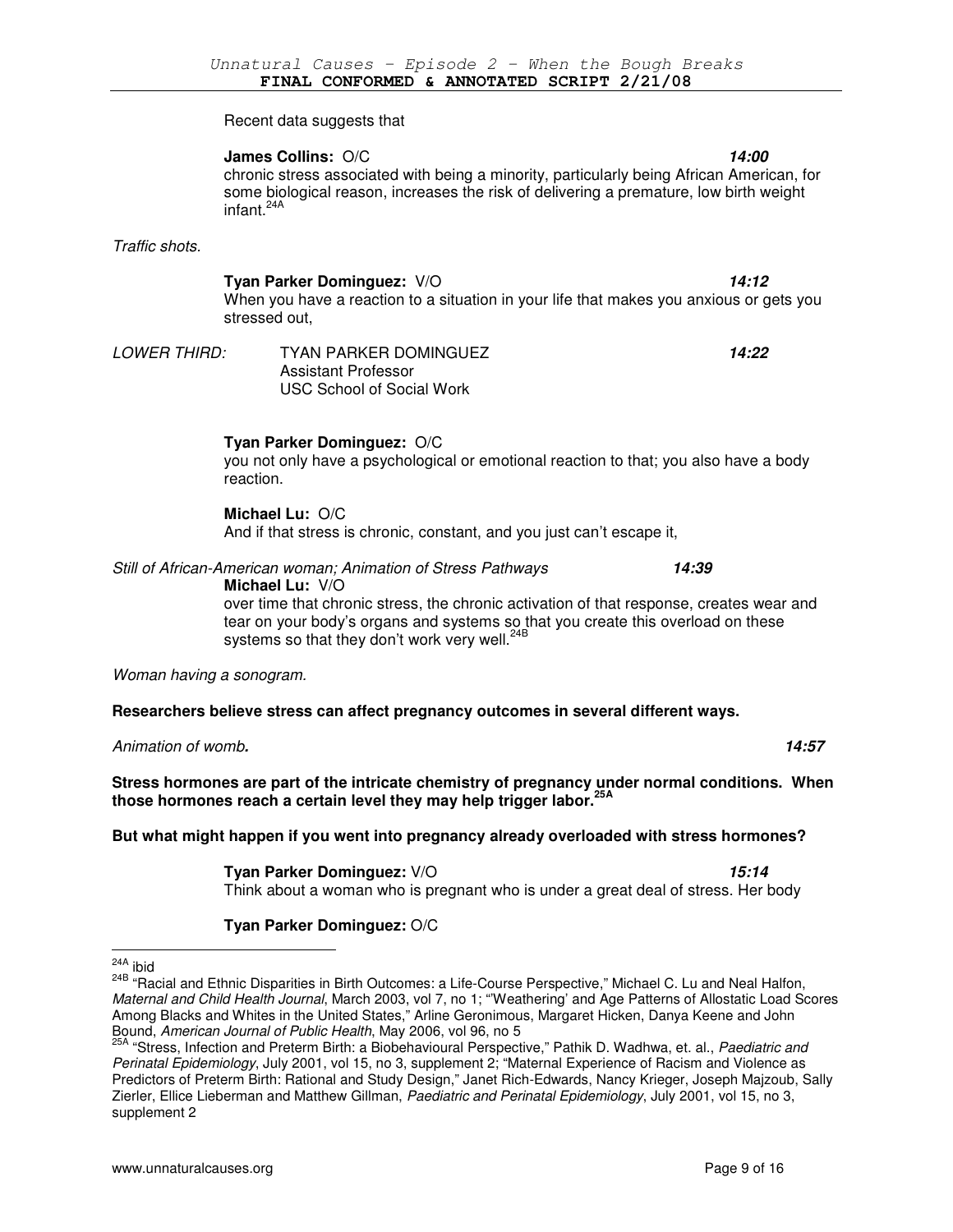is going to start pumping out extra stress hormones.

Animation of womb. **15:23** 

**Tyan Parker Dominguez:** V/O

And so she may reach that tipping point for labor to begin sooner.<sup>25B</sup>

**Stress can also constrict blood flow to the placenta, which could limit fetal growth and may lead to premature delivery.25C**

**Chronic stress may also contribute to serious inflammation inside the uterus, which can trigger premature labor.25D**

Dr. Lu with patients. **15:49**

**Research suggests it's not so much stress during pregnancy that may determine the health of a mother's baby, but the cumulative experiences of the mother over the course of her entire life, regardless of race.<sup>26</sup>**

**Dr. Lu calls this hypothesis the "life-course perspective."** 

**Michael Lu:** V/O **16:11**

The life-course perspective posits that birth outcomes

## **Michael Lu:** O/C

are the product of not simply the nine months of pregnancy, but really the entire life course of a woman. And the corollary for that is, disparities in birth outcomes is really

## **Michael Lu:** V/O

the consequences not only of differential exposures during pregnancy, but really the differential experiences across the life-course of women of color.

## **But is racism so dominant throughout the lives of African American women, that it can affect the birth outcomes of their children?**

Animation of studies and articles on discrimination. **16:46** 

#### **One recent study reports that the majority of white Americans believe racial discrimination is a problem of the past.<sup>27</sup>**

<sup>&</sup>lt;sup>25B</sup> ibid

<sup>25</sup>C "Stress and Preterm Birth: Neuroendocrine, Immune/Inflammatory, and Vascular Mechanisms," Pathik D. Wadhwaa, Jennifer Culhane, Virginia Rauh and Shirish Barve, Maternal and Child Health Journal, June 2001, vol 5, no 2; "Preeclampsia: Complications," Mayo Clinic.com; Michael Lu interview

<sup>25</sup>D "Maternal Stress Is Associated with Bacterial Vaginosis in Human Pregnancy," Jennifer F. Culhane, Virginia Rauh, Kely Farley McCollum, Vijaya K. Hogan, Kathy Agnew, and Pathik D. Wadhwa, Maternal and Child Health Journal, June 2001, vol 5, no 2; "Stress, Infection and Preterm Birth: a Biobehavioural Perspective," Pathik D. Wadhwa, et. al., Paediatric and Perinatal Epidemiology, July 2001, vol 15, no 3, supplement 2; email from Michael Lu, March 5, 2007; email from James Head, June 5, 2007

<sup>26</sup> "Racial and Ethnic Disparities in Birth Outcomes: a Life-Course Perspective," Michael C. Lu and Neal Halfon, Maternal and Child Health Journal, March 2003, vol 7, no 1

<sup>&</sup>lt;sup>27</sup> "Stormy Weather: Race, Gene Expression and the Science of Health Disparities," Nancy Krieger, American Journal of Public Health, December 2005, vol 95, no 12; "Racial Attitudes and Relations at the Close of the Twentieth Century," Lawrence Bobo, in America Becoming: Racial Trends and Their Consequences, Commission on Behavioral and Social Science Sciences and Education, National Research Council, 2001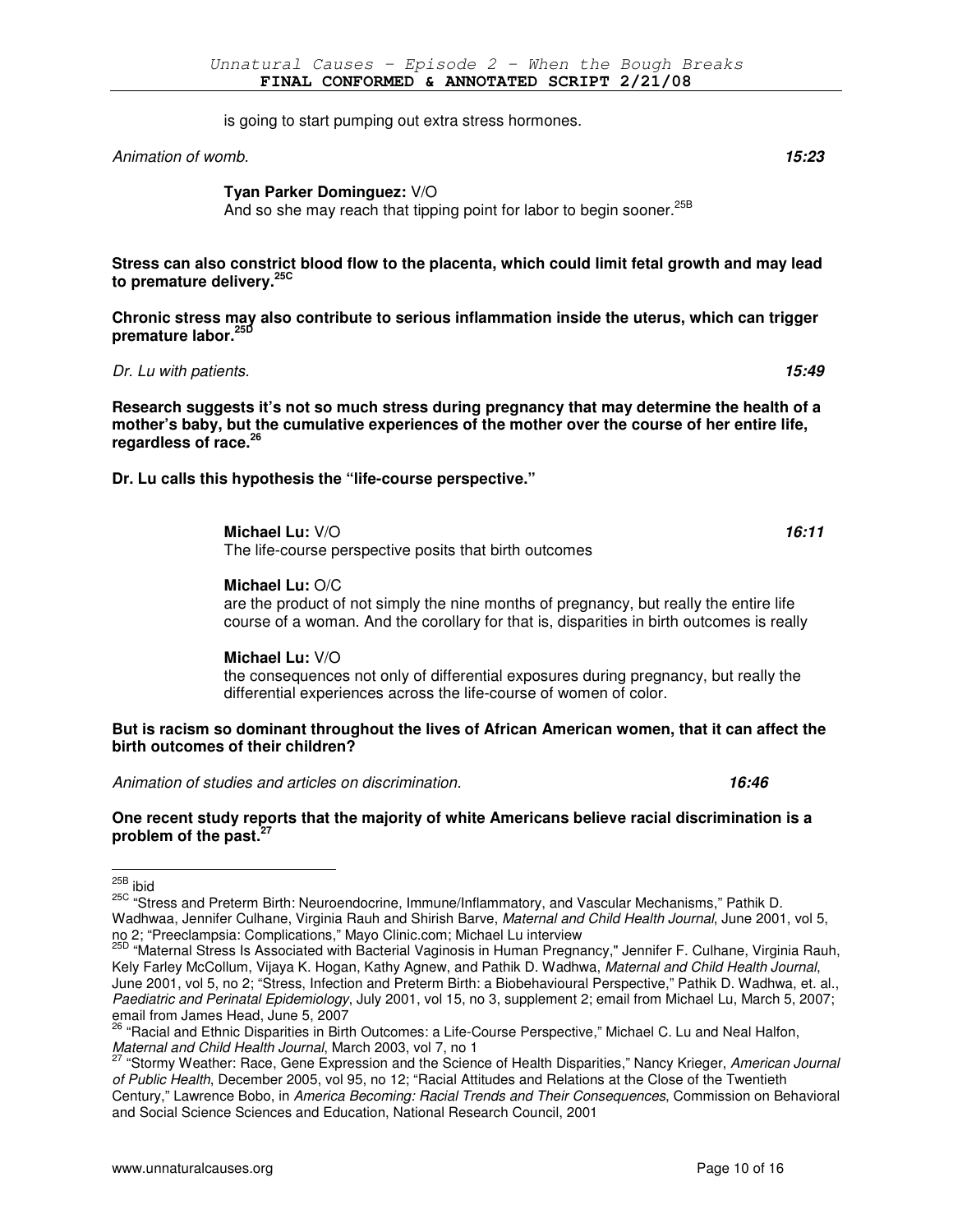**The evidence indicates otherwise.** 

**For example, African Americans at all income levels are more likely to be denied mortgages,<sup>28</sup> pay more for automobiles,<sup>29</sup> and receive fewer job interviews.<sup>30</sup>**

> **David Williams:** O/C It was a fairly dramatic study done in Milwaukee, Wisconsin

Animation of Milwaukee study. **17:12**

**David Williams:** V/O where they sent black and white men, all with identical resumes

**David Williams:** O/C to apply for 350 entry-level jobs. What this study found was

**David Williams:** V/O that a black male with a clean record, no criminal record,

**David Williams:** O/C was less likely to be offered a job than a white male with a felony conviction.

Footage of bus interior; still Greg Lepow, Danny's father.

**David Williams:** V/O

So it was a dramatic example of in the year 2004, of the persistence of discrimination in American society.<sup>31</sup>

**This racial stress can have a life-long impact on African American families and their health.** 

**Richard David:** V/O Racism is a societal

## **Richard David:**  $O/C$  **18:04**

level problem. It's institutionalized;

Footage of people boarding bus.

 $\overline{a}$ 

## **Richard David:** V/O

it's part of our educational system; it's part of our media; it's part of our culture.

<sup>29</sup> "Race and Gender Discrimination in Bargaining for a New Car," Ian Ayres and Peter Siegelman, American Economic Review, June1995, vol 85, no 3; "Are you being taken for a ride – African Americans charged more for automobiles," Marjorie Whigham-Desir, Black Enterprise, April 1997; "Further Evidence of Discrimination in New Car Negotiations and Estimates of Its Cause," Ian Ayres, Michigan Law Review, vol 94, no. 1, 10/1995

<sup>&</sup>lt;sup>28</sup> "The Federal Reserve Bank of Boston Study on Mortgage Lending Revisited," James Carr and Isaac Megbolugbe, Journal of Housing Research, 1993, vol 4, no 2; Department of Housing and Urban Development, news release 8/1/1996, "Patterns in Racial Discrimination in Mortgage Lending," Glenn C. Loury, Queens University, Dept of **Economics** 

<sup>30</sup> "Are Emily and Greg More Employable than Lakisha and Jamal? A Field Experiment on Labor Market Discrimination," Marianne Bertrand and Sendhil Mullainathan, National Bureau of Economic Research, Working Paper, July 2003; "Racial Preferences: the Treatment of White and African American Job Applicants by Temporary Employment Agencies in California," Jenny Bussey and John Trasaviña, Discrimination Research Center, December 2003; "Racial discrimination continues to play a part in hiring decisions," Economic Policy Institute, 9/17/2003 <sup>31</sup> "The Mark of a Criminal Record," Devah Pager, American Journal of Sociology, March 2003, vol 108, no 5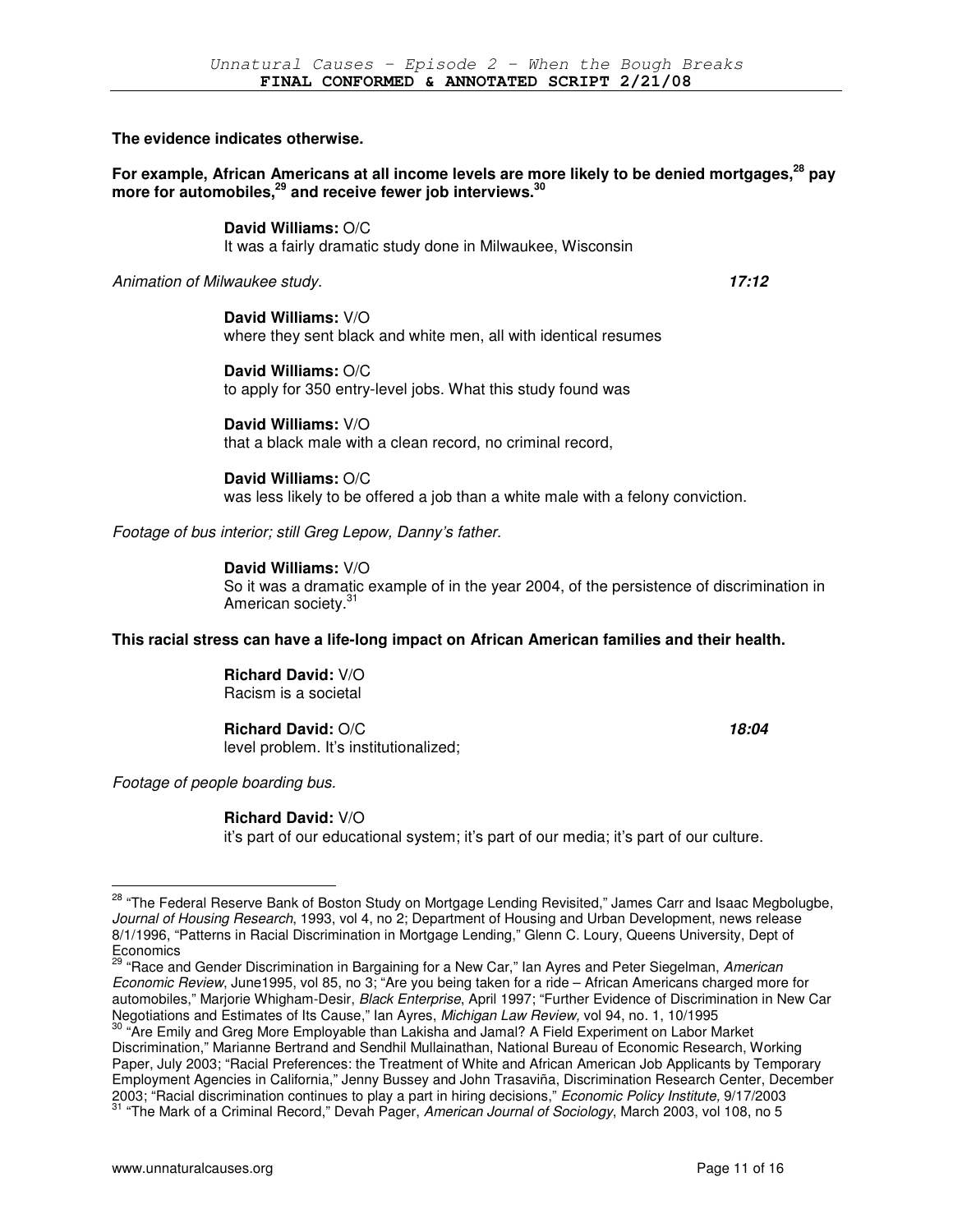## **Richard David:** O/C

It's one of the struts that reinforces inequality in the society we live in.

## **Kim Anderson:**  $O/C$  **18:18**

So nobody, when I walk in a store, nobody says, "Oh, that's Kim Anderson, African-American, female lawyer, went to Columbia," they just see a black woman.

Patrons outside a store; stills of African-American woman in clothing store.

## **Kim Anderson:** V/O

I was in a store once, just walking around, thinking I was going to buy a pair of jeans. This clerk's following me around. So I said, "Why are you following me around? I'm not going to steal anything. Leave me alone. I'm not going to take something." When you're confronted with racism, that covert racism

**Kim Anderson:** O/C your stomach just gets like so tight.

#### **Kim Anderson:** V/O

You can feel it almost moving through your body;

## **Kim Anderson:** O/C

almost you can feel it going into your bloodstream.

Footage of people on city street.

#### **Nancy Krieger:** V/O

There are very different kinds of quote, unquote stressors in the world.

LOWER THIRD: NANCY KRIEGER **18:56** Social Epidemiologist Harvard School of Public Health

## **Nancy Krieger:** O/C

You can have a bad day and somebody else can have a bad day. They can cut you out of a parking space. It's an occasion, but

#### **Nancy Krieger:**  $V/O$  **19:04**

it's not premised on the idea of second-class citizenship. It's not something that is a repeated and reactivated insult that occurs.

## **Michael Lu:** O/C

So if we're serious about improving birth outcomes and reducing disparities, we've got to start taking care of woman before pregnancy and not just talking about that one visit three months pre-conceptionally, I'm talking about when she's a baby inside her mother's womb, an infant, and then a child, an adolescent and really taking care of women and families across their life course.

Pan of CDC building. **19:38** 

**So how do we actually identify and measure the kind of subtle, everyday racism that follows black women throughout their lives?** 

Camara Phyllis Jones giving a lecture.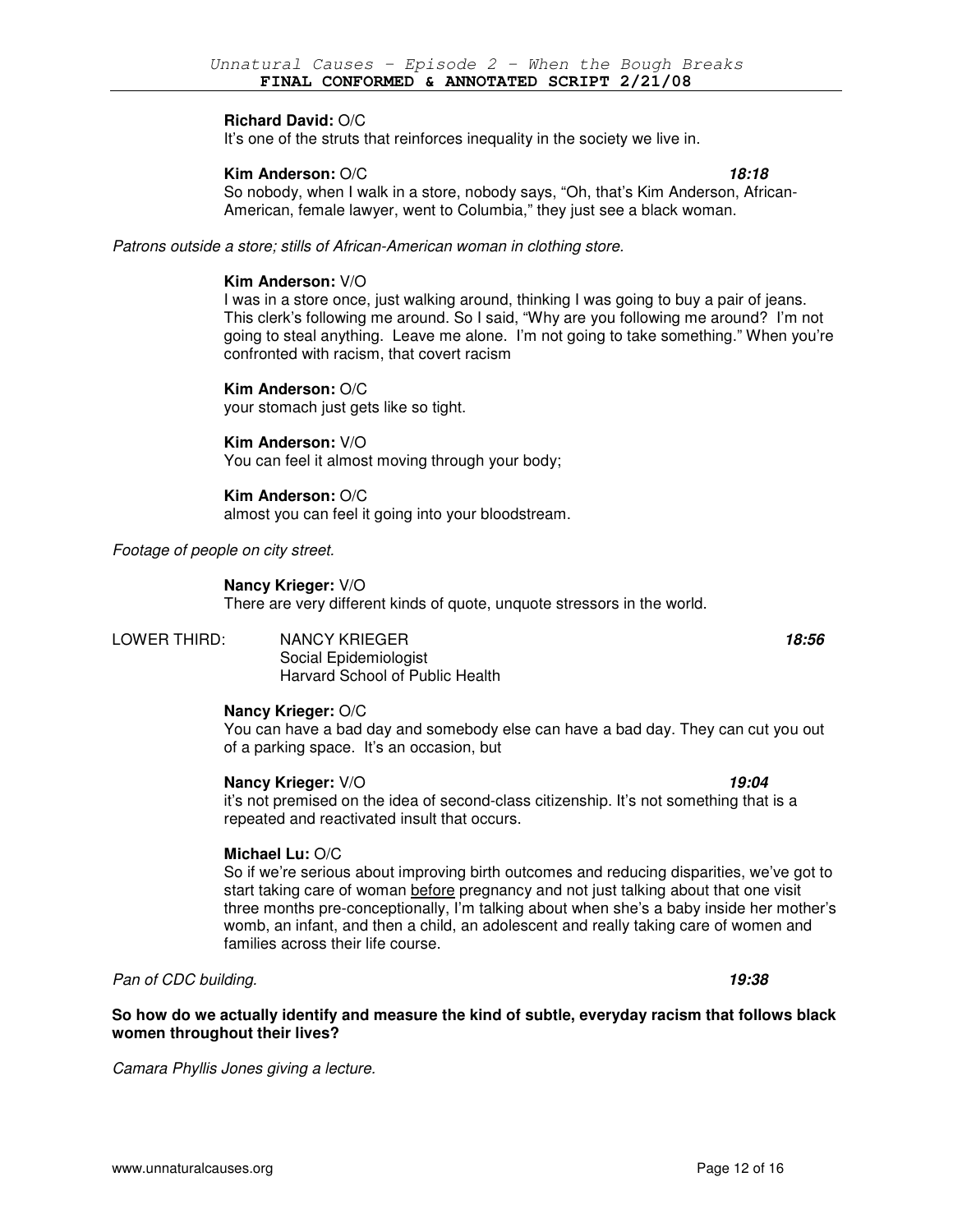**Camara Phyllis Jones is a family physician and epidemiologist at the Centers for Disease Control.<sup>32</sup>**

**She was among the first to investigate the connection between racism and health.** 

**One study looking at chronic diseases in over 100,000 women, posed a critical question to get a better understanding of how women internalize their racial experience.** 

> **Camara Phyllis Jones:** V/O How often do you think about your race? For white women, fifty percent saying that they never think about their race. For black women, almost fifty percent think about their race once a day or more frequently, with twenty-one percent thinking about their race constantly.<sup>33</sup> That's an

**Camara Phyllis Jones:** O/C **20:29** eternity of experience apart.

Carol Hogue taking blood pressure.

**Carol Hogue:** V/O

Recently there has been a coming together around the hypothesis that stress really does make a difference. And that racism is a particular kind of stressor.

LOWER THIRD: CAROL HOGUE **20:46**

Epidemiologist Emory University

**Carol Hogue:** O/C

It's like an add-on to the other stressors of one's life: losing a job, losing a spouse, etc.

Footage of woman and child walking down sidewalk.

**Carol Hogue:** V/O **20:54**

The question is, "how do you address this?" You have to measure it.

Women at a focus group, including Fleda Jackson, Carol Hogue & Mona Phillips.

## **Focus Group Woman:** O/C

You know, there have been times where I've called on the phone and been like – I can't do this today y'all. Somebody, you know, come help, come…

**Finding ways to identify and measure racism is a challenging task. Psychologist Fleda Jackson, sociologist Mona Phillips and epidemiologist Carol Hogue have attempted to measure the impact of racism on middle-class African American women.<sup>34</sup> It's a first step in understanding how ordinary, daily encounters with racism can affect women throughout their life course.** 

**Fleda Jackson:** V/O

<sup>&</sup>lt;sup>32</sup> Camara Phyllis Jones interview

<sup>33 &</sup>quot;Confronting Institutionalized Racism," Camara Phyllis Jones, Phylon, 2003, vol 50, no 1-2

<sup>&</sup>lt;sup>34</sup> "The Development of a Race and Gender-Specific Stress Measure for African-American Women: Jackson, Hogue, Phillips Contextualized Stress Measure," Fleda Mask Jackson, Carol Rowland Hogue and Mona Taylor Phillips, Ethnicity and Disease, Autumn 2005, vol 15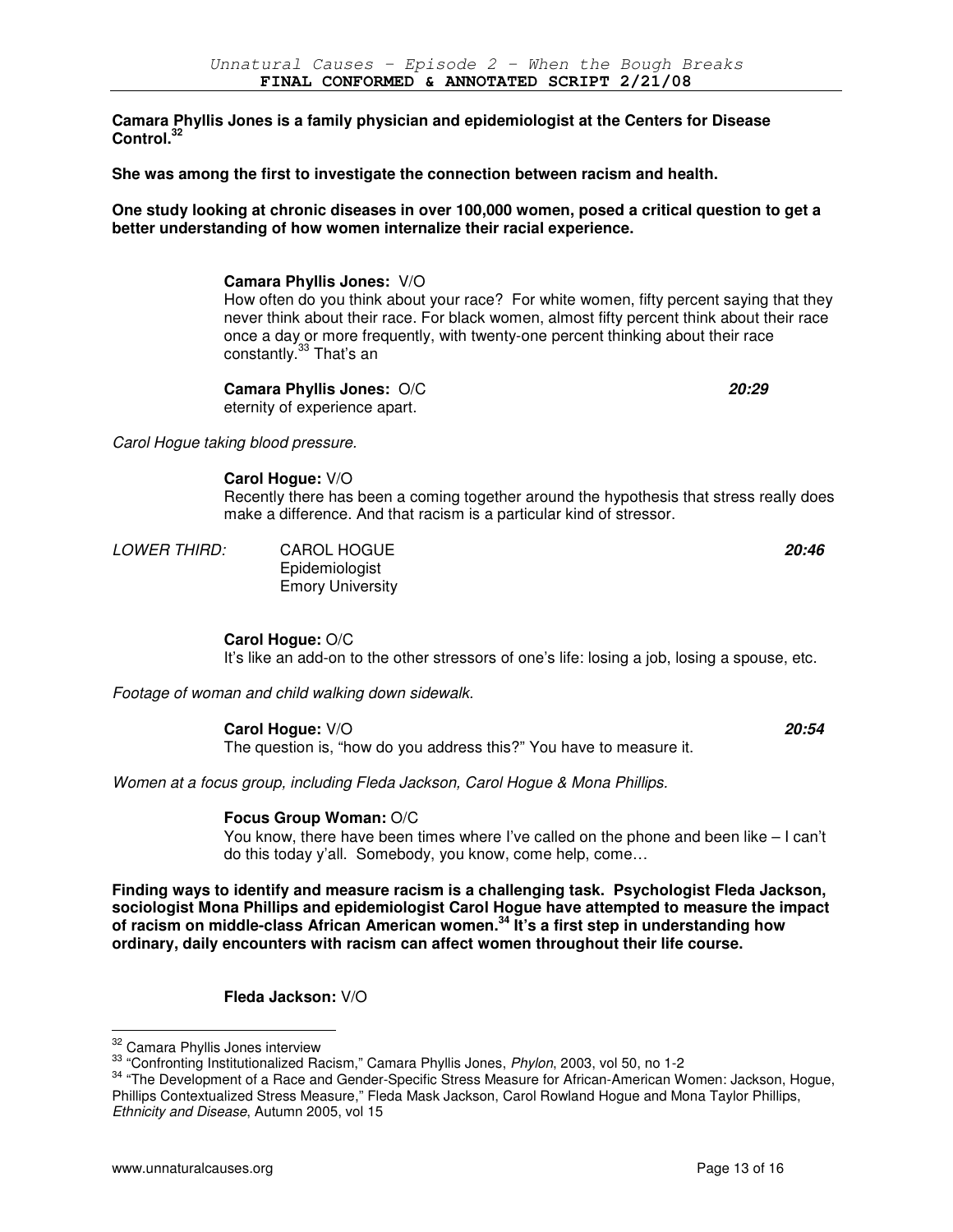To collect the data we decided we

LOWER THIRD: FLEDA MASK JACKSON 21:38 Psychologist Emory University

**Fleda Jackson:** O/C

first needed to hear from African-American women about what were the stressors in their lives.

#### **Fleda Jackson:** V/O

And so we started with focus groups.

## **Carol Hogue:** O/C

And over a period of about 15 years, we evolved this measure,

Animation of Hogue, Jackson, Phillips Study **21:54**

**Carol Hogue:** V/O which is gendered. It's only just for African-American women.

Focus group of woman.

#### **Focus Group Woman:** O/C **21:59**

I think constantly having to internalize the racism that we experience every day. It's like, to me, where do you escape to?

## **Focus Group Woman:** V/O

My daughter she's real open and friendly, and so, you know, she'll run up to the white children and say, "Can I play with you?" And then they don't even answer; they just look at her and run away. It's heartbreaking for me to see that.

## **Fleda Jackson:** V/O

If you have to take children outside of your neighborhood for the best educational opportunities; if you have concerns that they will be racially profiled;

#### **Fleda Jackson:** O/C

if there are concerns about the opportunities that they will have, all of that represents serious kinds of stresses

## **Fleda Jackson:** V/O

that are experienced by African-American women on a constant basis.

# **Camara Phyllis Jones:** V/O

It's like

### **Camara Phyllis Jones:** O/C gunning the engine of a car, without ever letting up.

**Camara Phyllis Jones:** V/O Just wearing it out, wearing it out without rest. And

## **Camara Phyllis Jones:** O/C **22:54**

I think that the stresses of everyday racism are doing that.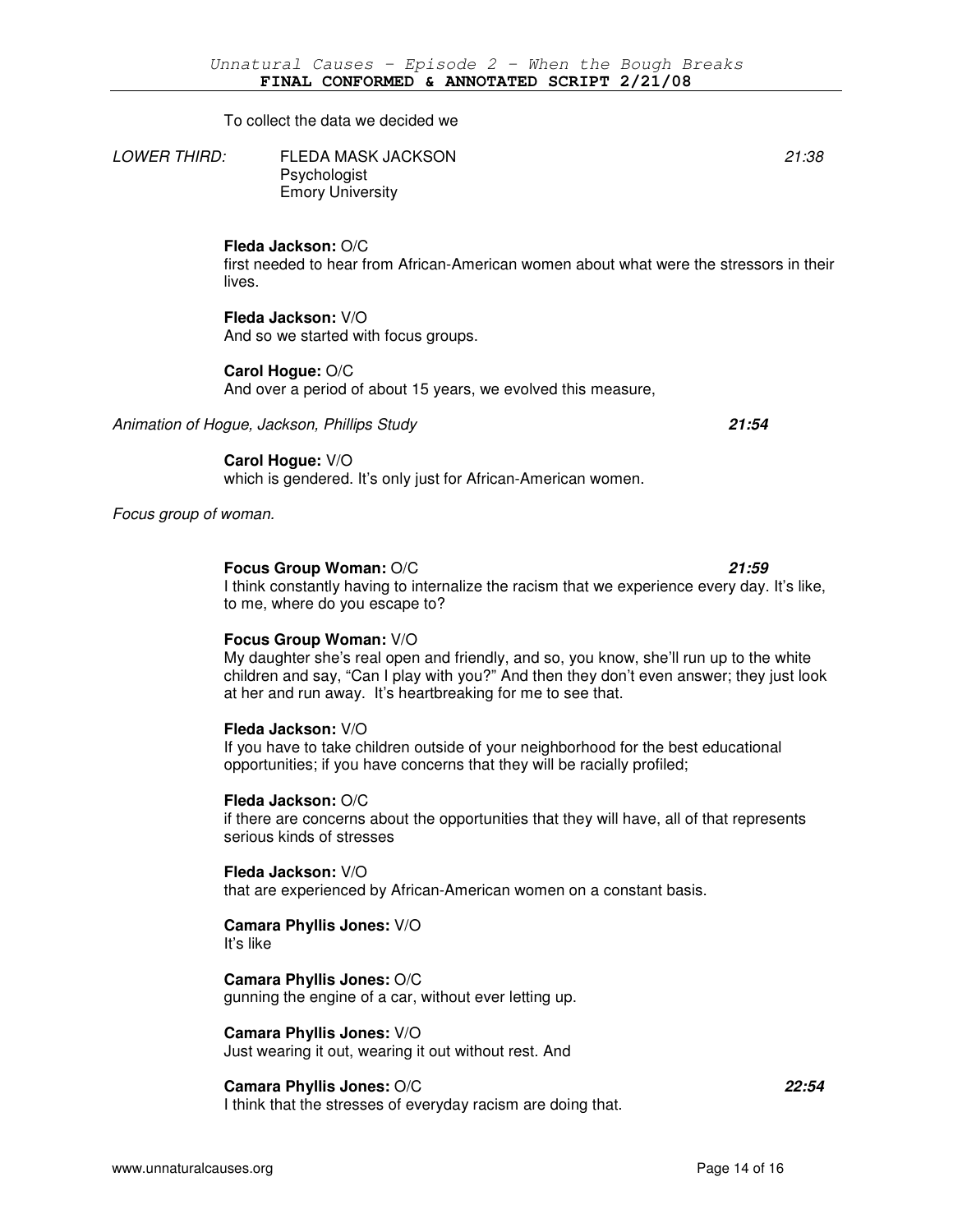## **Focus Group Woman 2:** O/C

You have a doctor that comes in that doesn't really pay attention to what it is you're saying, that invalidates what it is you're saying.

## **Focus Group Woman 3:** O/C **23:04**

No matter how many times I made it to the final interview, or how many programs come out of my research, it's just not enough. And I think it's unfortunate, but it does something to me internally. I've taken jobs, I mean, getting paid way less than the people that I know don't have as much education. I don't know what kind of resume to write at this point. So, you know, I'm scared to give people a resume.

**Can we protect African American women's bodies from the wear and tear of racism? One program, The Family Health and Birth Center in Washington, DC provides family support, employment and financial counseling -- and prenatal care. The result: preterm births were reduced by a third and low birth weight deliveries cut in half.<sup>35</sup>"** 

FADE TO BLACK

Stills and footage of Danielle as preemie.

**In Kim Anderson's case it's impossible to pinpoint one cause for Danielle's premature birth– the stress of racism, genetic predisposition, or other factors.** 

**But researchers work with averages, not individuals. And with thousands of examples – the evidence pointing to the impact of racism and stress on pregnancy outcomes is becoming hard to ignore.** 

Stills of Danielle as a baby, child, and teenager.

**Kim Anderson:** V/O **24:24** Danielle was discharged, even though she was so small, you know four pounds, but she just pulled through. She could have had sight problems; she could have had learning disabilities. She's a great student. She doesn't have problems with health.

## **Kim Anderson:** O/C

It could have been so different. It could have been so different.

Shots of preemies; stills of Dr. Lu's daughters. **24:46**

## **Michael Lu:** V/O

What kind of nation do we want? I have two daughters, and the question is: What kind of nation do we want them to-to grow up in?

## **Michael Lu:** O/C

This nation was founded on the self-evident truth that all men and women are created equal,

**Michael Lu:** V/O

<sup>&</sup>lt;sup>35</sup>Lubic. Ruth Watson, as part of her Acceptance Remarks for the Martha May Eliot Award from the American Public Health Association; Kahef, Ziba, "Persisten Peril," Race Wire, Feb 2003; Pestronk, Robert, Franks, Marcia L., "A Partnership to Reduce African American Infant Mortality in Genesee County, Michigan," Public Health Reports, July-Aug 2003, Vol 118; Excerpts of State Initiatives in Preconception Health